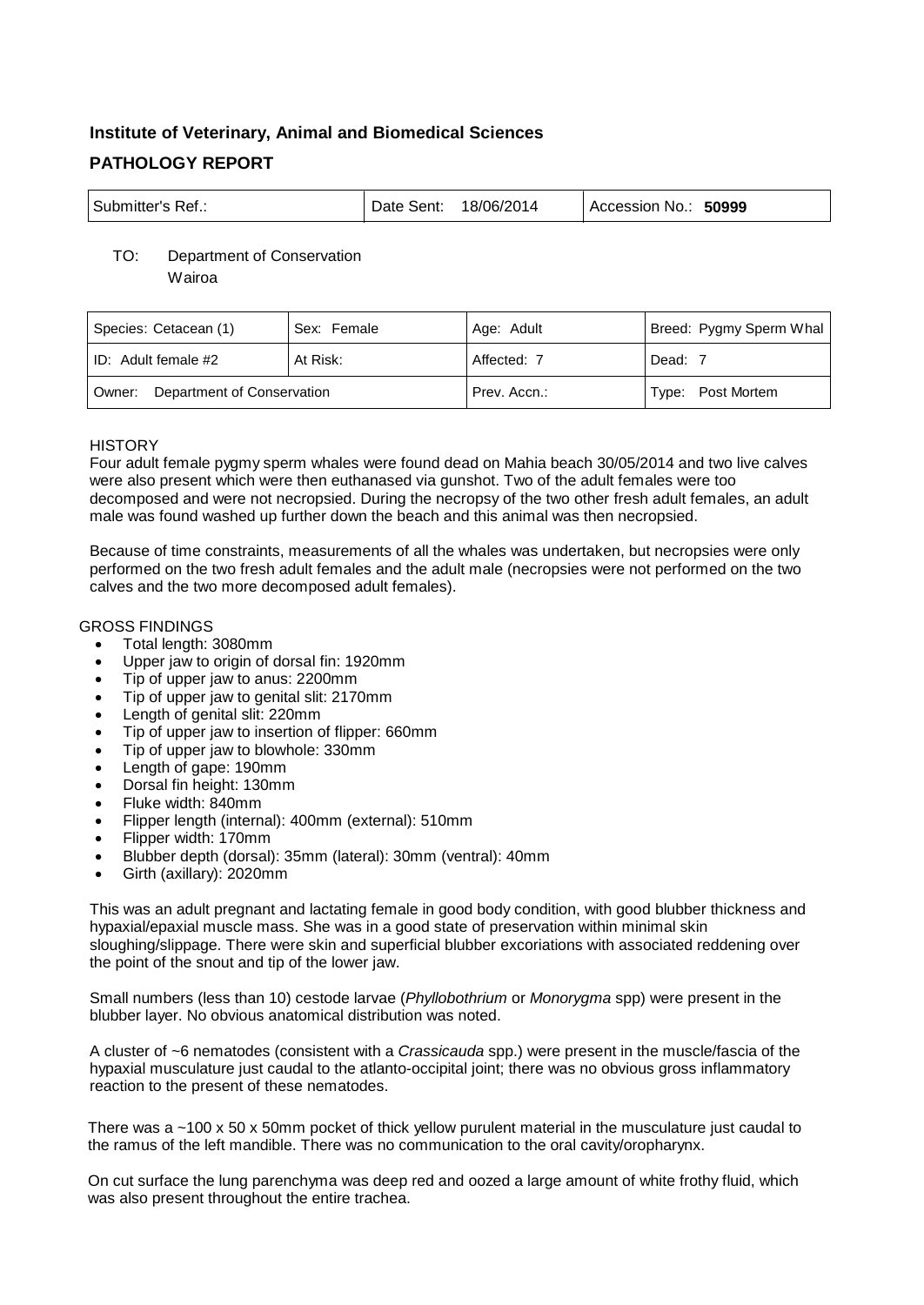#### Accn. No.: 50999 Page 2 of 3 According to 2 of 3 According to 2 of 3 According to 2 of 3 According to 2 of 3 According to 2 of 3 According to 2 of 3 According to 2 of 3 According to 2 of 3 According to 2 of 3 According to

Both the squamous and glandular portions (compartments 1 and 2) of the stomach contained large numbers (>100) of nematodes as well as ~20 squid beaks, a similar number of squid or fish lens as well as ~12 tapered cylindrical opaque rubbery structures (possibly squid arms/ tentacles) and soft, spongy red, ribbon-like objects (possibly remnants of squid epidermis). Nematodes measured up to 80-100mm in length and floated free within the stomach lumen. The intestine was largely devoid of ingesta/digesta.

The left ovary contained a 50 x 10 x 10mm corpus luteum while the right ovary appeared quiescent. The left uterine horn contained a 35-40mm in length foetus accompanied by clear foetal membranes and containing clear fluid.

Examination of the acoustic structures of the head (acoustic fat, pterygoid sinuses, periotic fat and the melon) revealed no obvious gross abnormalities. The pterygoid sinuses were empty and no parasites were observed. No haemorrhages or blood clots were observed in the brain case or over/in the meninges. No other abnormalities were noted on gross post mortem.

#### HISTOPATHOLOGY

- Lung: there is moderate to marked congestion while moderate numbers of alveolar spaces and small numbers bronchi contain fairly dense granular eosinophilic material or lighter, more flocculent pale eosnophilic material (oedema); there are few alveolar macrophages.
- Heart: scattered groups of cardiomyofibers show multiple hypereosinophilic contraction bands but these are not associated with any other changes such as loss of cross striations, myocytolysis/fragmentation or nuclear pyknosis.
- Liver: there is marked congestion of centrilobular and mid-zonal sinusoids. The majority of hepatocytes contain one large, or several smaller, fairly discrete and clear, intracytoplasmic vacuoles.
- Spleen: there is moderate congestion.
- Kidney: there is marked congestion.
- Stomach: there are several fragments of what appear to be nematodes buried within the superficial mucosa; apart from nearby bacterial overgrowth there is minimal associated inflammatory or scar tissue response.
- Intestine: there is congestion of the serosal adipose tissue. Sections of mesenteric lymph node show no obvious abnormalities. In one section there is eccentric replacement of the tunica muscularis and elevation of the overlying serosa by half a dozen cysts lined by attenuated cuboidal epithelium and filled with amorphous eosinophilic material.
- Brain: within the brainstem there are several areas in which erythrocytes and variable amounts of pale eosinophilic granular to globular material is present in the perivascular space. Small caliber blood vessels throughout the brain are often surrounded by small amounts of clear space. There is diffuse moderate congestion of the neuropil and leptomeninges.
- Sections of acoustic fat and acoustic nerve show no obvious abnormalities.

**DIAGNOSIS** Unknown cause of stranding Pulmonary oedema Localised abscess just behind left lower jaw

#### **COMMENTS**

This was an adult pregnant and lactating female in good body condition and in a good state of preservation. On gross visual inspection and histological examination of multiple internal organs including the brain, there was no indication of major trauma or an underlying disease process that might help explain why the animal stranded.

There was a localised abscess in the muscles just behind left lower jaw. It did not communicate with the oral cavity and since the animal was in good body condition, the abscess did not appear to be impacting on the animal's health or ability to feed/forage.